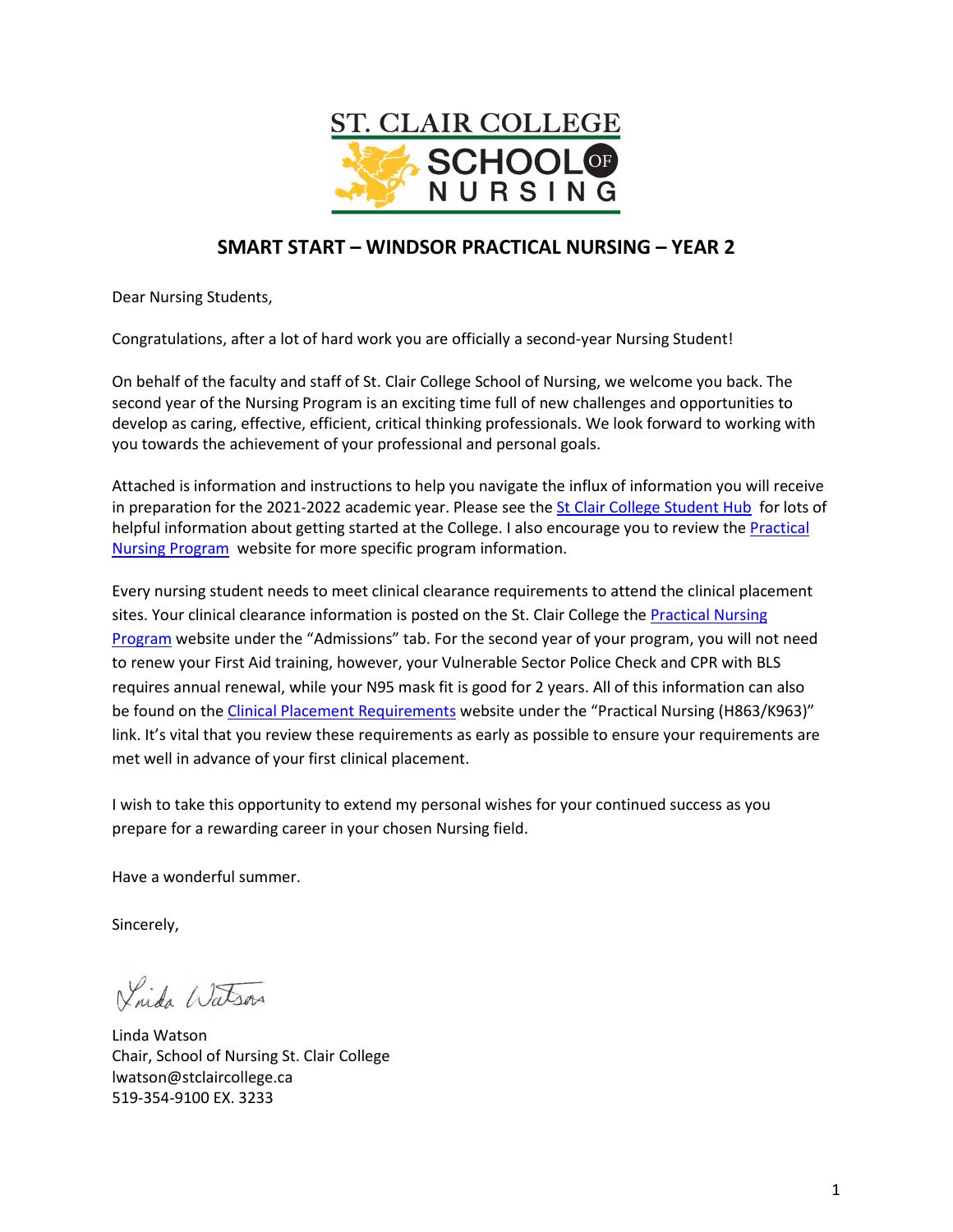*Here is some information to help you prepare for your return in September.*

### **GETTING STARTED**

**Due to the COVID-19 virus the determination regarding in-person classes or virtual online classes will be decided later this summer. An announcement will go out to all students as soon as the decision has been made.**

# **IMPORTANT DATES:**

- **Classes begin** Tuesday September 7, 2021
- **Thanksgiving Holiday** Monday, October 11, 2021
- **Exam Week** Monday December 13 Friday December 17, 2021. Students are expected to be available for all the days during exam week as exams are scheduled at different times and dates. Please do not book appointments or vacation during this week.

### **MEDICAL AND NONMEDICAL REQUIREMENTS FOR CLINICAL PLACEMENT**

Clinical clearance is required before any student can attend the clinical setting. There are medical and non-medical requirements that must be met. Please refer to the [Clinical Placement Requirements](https://www.stclaircollege.ca/programs/clinical-placement-requirements) website under the Practical Nursing (H863/K963) link for detailed information. Your requirements will be clearly explained there as well as the process to electronically submit your documents for clearance. Second year medical clearance usually only involves your annual TB skin test.

Many of our clinical placement sites are requiring students to have their first COVID vaccine, as a minimum, to be eligible to attend clinical placement. Please note that COVID vaccination status will become a part of the clinical placement clearance requirements for fall 2021. A COVID vaccination is not a requirement to attend St. Clair College, however a vaccination may be required prior to attending clinical placement. Students without their vaccination cannot be guaranteed a clinical placement for their program and therefore will not be able to complete their programs.

The Health Centre at St. Clair College can provide the physical exam and all other vaccinations except for the COVID vaccine. To obtain the COVID vaccination, Students must arrange an appointment through Public Health, a participating pharmacy, or their health care provider.

If you have any questions, please contact our St. Clair College Health Centre at **519-972-2727 ext. 4484 (in Windsor)** or **519-354-9100 ext. 3729 (in Chatham).**

Police Clearance letters and application forms for Police Clearance are available for you to download from th[e Clinical Placement Requirements](https://www.stclaircollege.ca/programs/clinical-placement-requirements) website under the Practical Nursing (H863/K963) link as well. Vulnerable sector police check is an annual requirement.

**\*Please note:** If you have notations, charges, etc. on your police clearance this may prevent you from attending a clinical practice site. Any concerns with your police clearance will be communicated to the Chair of the School of Nursing. It is at the discretion of the administration of our partner clinical sites to allow or disallow students from attending clinical in their facilities. If your police clearance is not "clear"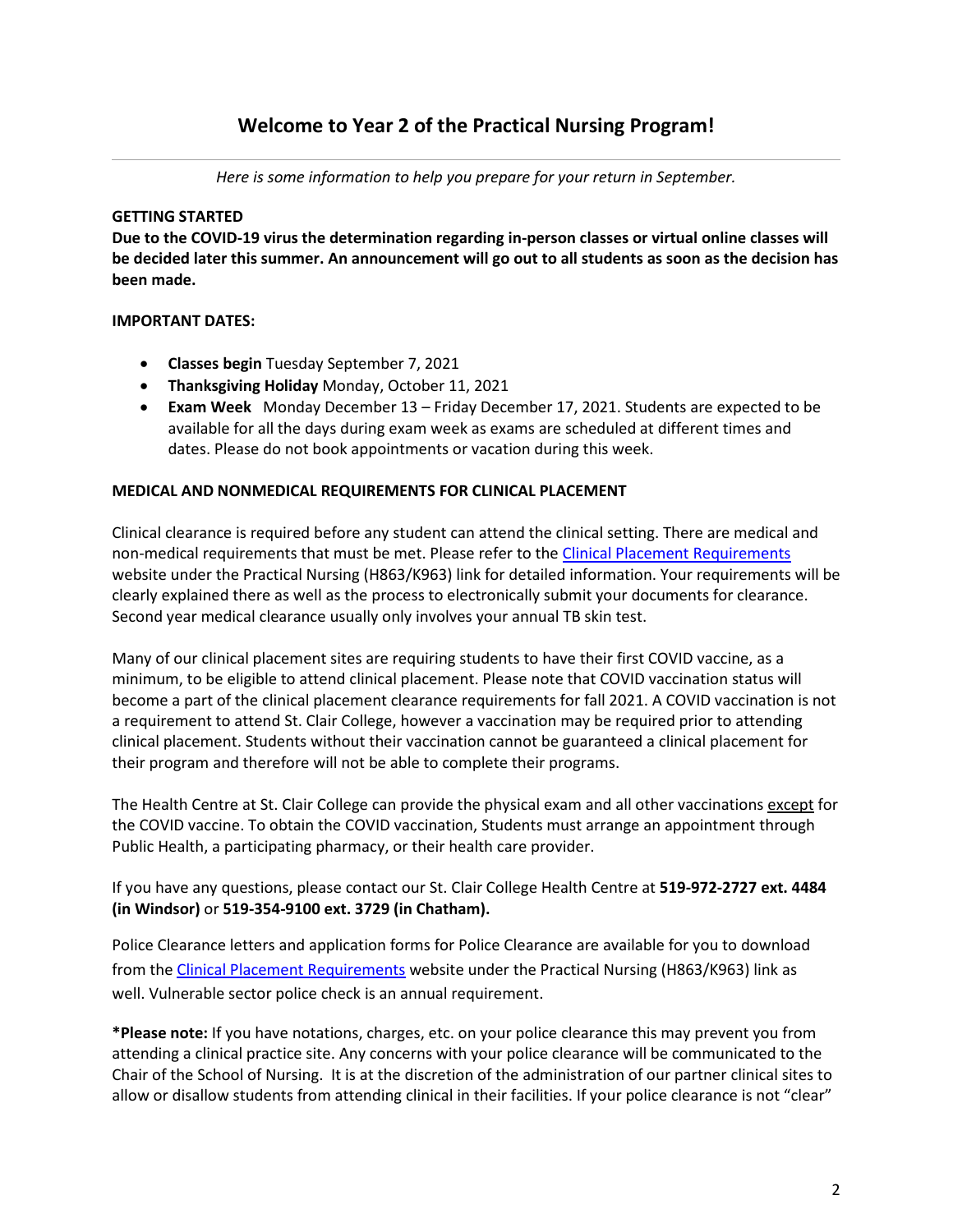you may have to withdraw from the practical nursing program as you will not be able to fulfill the clinical requirements of the program.

CPR with BLS and N95 Mask fitting can be completed through any external organization that offers them. CPR cannot be completed entirely online. The practice and assessments for the course must be in person. If you are looking for a one stop shop for all of these, Second Chance at <https://www.sccpr.com/> can help.

Clinical begins almost immediately in Year Two of the Practical Nursing Program and clearance is required before you attend the clinical setting. As a result, in order to communicate student clearances to the hospital placement coordinator in a timely fashion, all second year PN students need to be fully cleared for clinical by August 31<sup>st</sup> at the latest. Failure to be cleared by August 31<sup>st</sup> may result in a delay in attending clinical and a risk of being unsuccessful in the course.

# **TEXTBOOKS**

It is important for students to have access to the required textbooks for each course to ensure success in each course. The Elsevier Clinical Learning Suite will continue to be utilized in your courses.

- PNR 308 Leifer (2019). *Introduction to Maternity and Pediatric Nursing (8th Edition).*
- PNR 309 Lewis et al. (2019). *Medical-Surgical Nursing in Canada (4th Canadian Edition).*
- PNR 315 Stanhope et al. (2017). *Community Health Nursing in Canada (3rd Canadian Edition).*

### **BLACKBOARD**

Check blackboard for **PNR 316** mid-August for any posted information or updates. The nursing student will be automatically enrolled in this resource when they receive their St. Clair One access.

Students will be required to complete two 'attestations' on their Student Information System (SIS) prior to getting access to their individual course Blackboard sites in the fall. Please review the instructions for completing the attestations at this [link.](https://www.stclaircollege.ca/sites/default/files/inline-files/code-of-student-rights-and-academic-integrity-statement.pdf)

Check Blackboard and emails at least **twice a day**. Blackboard courses are generally activated a week prior to the start of the semester.

- If you are having difficulty accessing your blackboard account (and you have completed your acknowledgements on the SIS) or email, please contact the IT department at ext. 3275 or 3276 or use the "Quick Links" found on the St. Clair College home page at the following link:<https://www.stclaircollege.ca/it-services>
- Blackboard courses are generally activated a week prior to the start of the semester

#### **SEMESTER 3 CLINICAL (PNR 316)**

- Mandatory Math Test and Clinical Orientation Week 1 (AM or PM. Room TBA, see blackboard for schedule)
- Each shift is an 8-hour shift days (0700 1500h) or evenings (1500 2300h)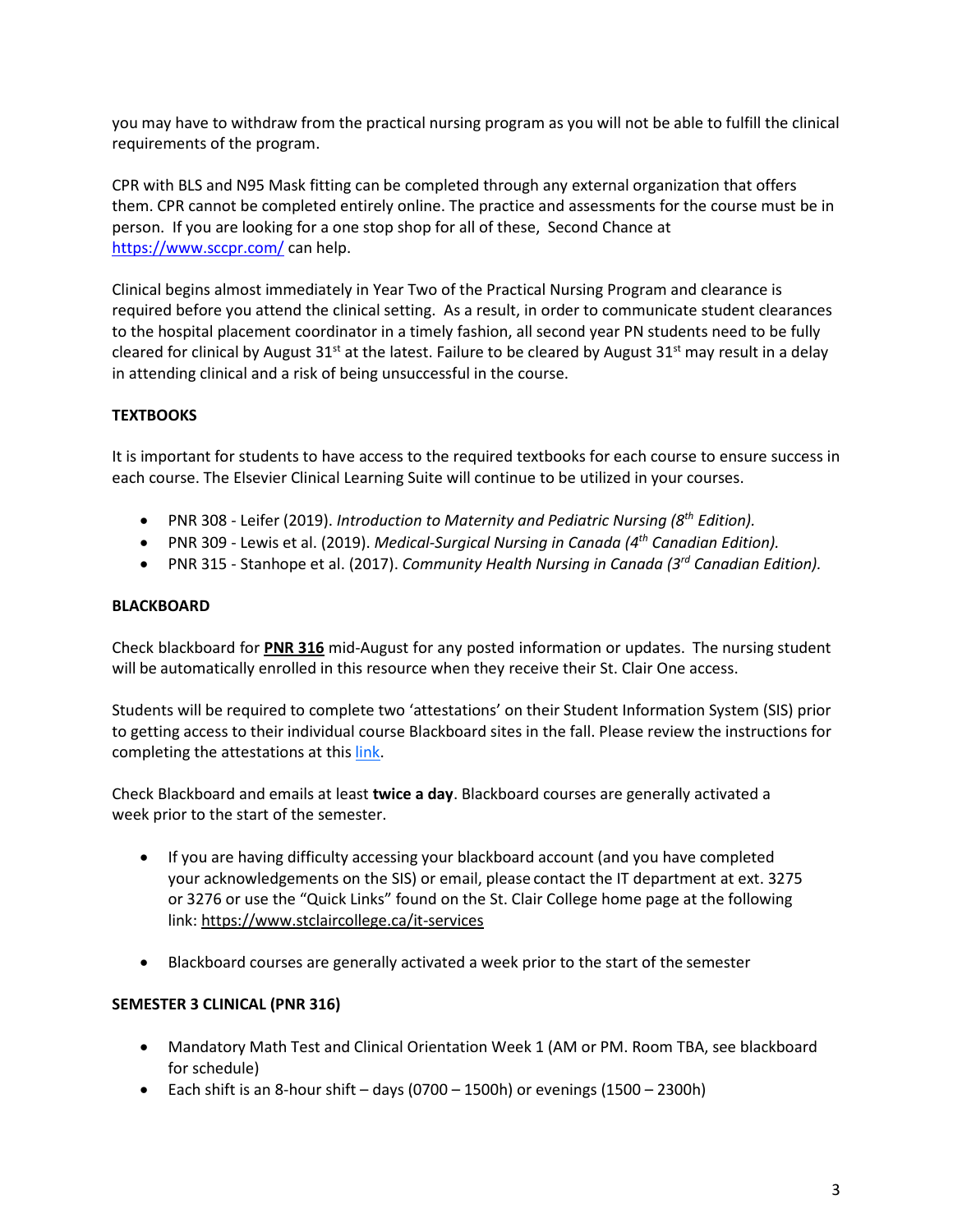- Clinical days are either Monday's or Thursday's depending on your section
- SIMULATION LABS will fall on Tuesdays or Fridays depending on your section
- Lab is part of clinical, therefore students are expected to follow the uniform policy as per clinical.

### **SEMESTER 4 CLINICAL (PNR 411)**

• Clinical for semester 4 will be every week either Monday/Tuesday or Thursday/Friday or Saturday/Sunday, also 8-hour shifts, rotating days and evenings.

### **SEMESTER 5 CLINICAL (PNR 513)**

- $\bullet$  5<sup>TH</sup> semester is a 400-hour (40 hour/wk X10 weeks) placement with a preceptor.
- Students can only be placed in Windsor-Essex or Chatham-Kent, placements out of the region will not be permitted.
- **Students are not to arrange their own placements or contact placement sites independently.** More information will be announced during the year.
- Orientation to  $5<sup>th</sup>$  semester takes place the week between the winter and spring semester. Please do not schedule vacations during this time as it is mandatory for comprehensive placements.

#### **CLINICAL AND LAB HOURS**

- 100% attendance is expected to maximize the opportunity for success.
- All missed time requires a physician's note.
- There is no schedule for making up missed clinical/lab hours in second year of the PN program.
- All students are responsible for their own reliable transportation to and from clinical.

# **UNIFORM POLICY**

• Same as previous semesters - green scrubs with St. Clair College embroidered on the sleeve (need 2 sets), white or black sweater (no sweatshirts, no hoods) and white/black shoes and socks (no logos, etc).